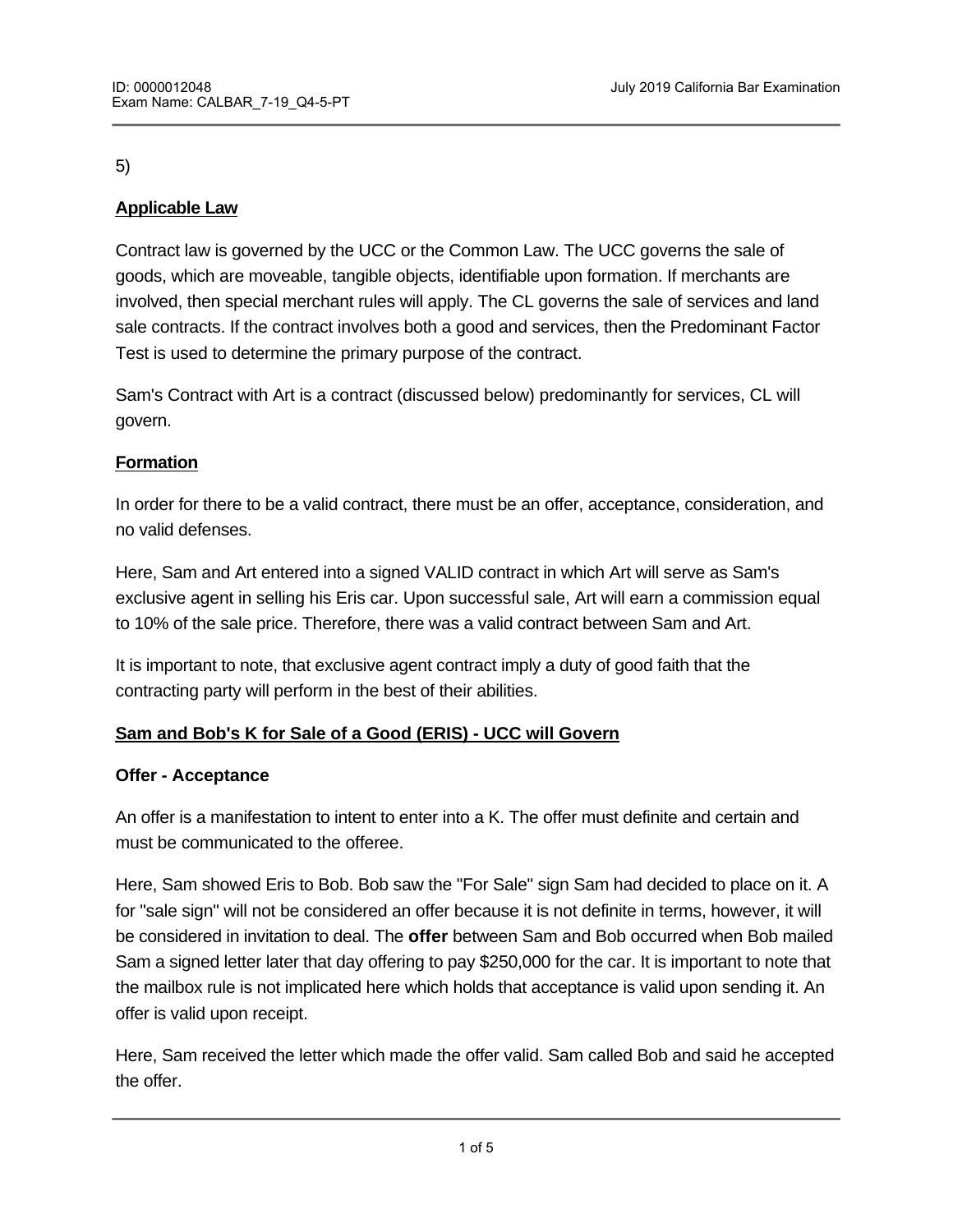As of now, there is no valid contract between Sam and Bob because Sam can bring up the Statute of Frauds Defense (which deals with goods of 500 or more) which will be discussed below. Sam is suppose to be the one to sign in order for him to be liable for the contract. Here, he did not sign but instead called Bob to accept.

### **Consideration**

Consideration is a bargain for exchange of legal benefit or detriment. Consideration would not fail here because Bob will be giving up \$250,000 and Sam will be giving up ERIS.

### **Sam's Anticipatory Repudiation to Art**

An anticipatory repudiation is an unequivocal statement or act that makes it clear that the party will not perform. Here, when Sam called Art to terminate the contract, he Anticipatory Repudiated. It is unclear if the court will find it to be a breach because of the type of contract that Sam and Art had. It was an exclusive agent contract, in which Sam only got paid if he sold the car. However, as discussed above briefly, there is a duty of good faith and these contract and the facts indicate that there was no valid reason for terminating the K.

If the repudiation is no unequivocally clear, a party can demand assurances that the party will perform to the terms of the K. If adequate assurances are not provided within a reasonable time (typically 30 days), the party asking for assurances can treat it as an anticipatory repudiation.

## **Charlie's K with Sam**

Charlie saw an advertisement for Sam's car. As discussed above, an ad is not an offer but a mere invitation to deal. However, Charlie drove to Sam's hose and offered \$300,000 for the car and said he would mail a written contract to Sam that day. Sam replied with "I will think about it." This served as a valid rejection to C's offer which terminated S's power of acceptance.

When C contract arrived, Sam signed it, placed it in a stamped envelope addressed to C, and dropped it in the mailbox. It is not clear how the court will rule here. Since S rejected the original offer, he did not have the power of acceptance anymore.

It is likely that the signed "K" that he mailed to C will constitute and offer from S to C for the car. Because Sam died that night before C received the letter, his offer would have terminated and C would not have had a valid contract, entitling him to specific performance (since the car is unique).

The facts do not state if C received that signed contract and the mail box rule will not apply because it would be considered in offer and mail box rule only implicates acceptance.

If however, the court will hold that it was a valid acceptance, then the mail box rule would apply  $\alpha$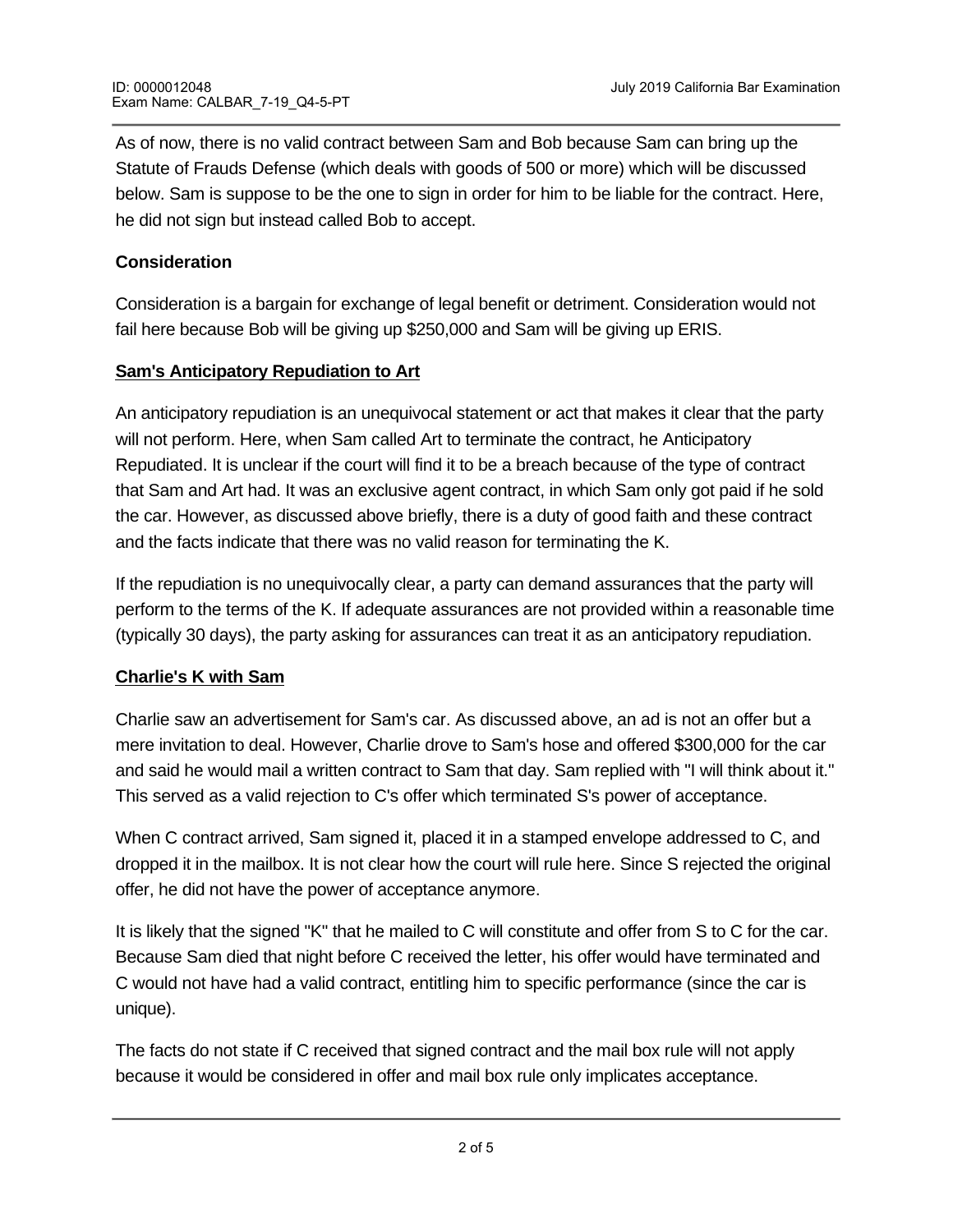If however, the court will hold that it was a valid acceptance, then the mail box rule would apply and the acceptance was valid when it was mailed, resulting in a valid contract.

### **Defenses to Formation**

If there has been a contract, a party has several legal defenses in which he can void or rescind the contract. These include: (1) illegality; (2) no consideration; (3) lack of capacity; (4) undue influence; (5) unconscionability; (6) mistake; (7) Misrepresentation; **(8) Statute of Frauds;** (9) Ambiguity; and (10) duress. The most viable defenses involves the facts discussed would be the Statute of Frauds.

## **Statute of Frauds**

The Statute of Frauds holds that some Ks are so susceptible to fraud, that they must be in writing for the K to be enforceable. This includes the K for the sale of goods that are \$500.00 or more. Since Eris is going to upward of \$300,000, the SoF is implicated. Therefore, this K had to be in writing signed by the party to be charged.

### **Damages**

Expectation damages are preferred in contract law. They are called the benefit of the bargain damages. They must be Actual, Causal, Foreseeable, and Unavoidable. However, C will probably not ask for expecatation damages. Instead he will ask for Specific Performance.

## **Specific Performance**

Specific performance is an equitable remedy. A party must show that there is inadequate remedy at law, the terms of the k where definite, the contract is feasible, mutuality, and no valid defenses.

#### **Inadequate Remedy at Law**

For specific performance to be applicable, there must be an inadequate remedy at law. This can happen when expectation damages are too speculative or when a unique good is involved. Here, C will argue that the car is considered unique because only 500 such cars were made and they are considered highly valubale. He will be likely not to want money damages because he wants to add his car to his collect. Therefore, this element is satsfied.

## **Definite in Terms**

**Feasibility** 

If there was a valid K, then the K would be definite in terms. \$300,000 was offered for a unique car. Therefore, this element is met.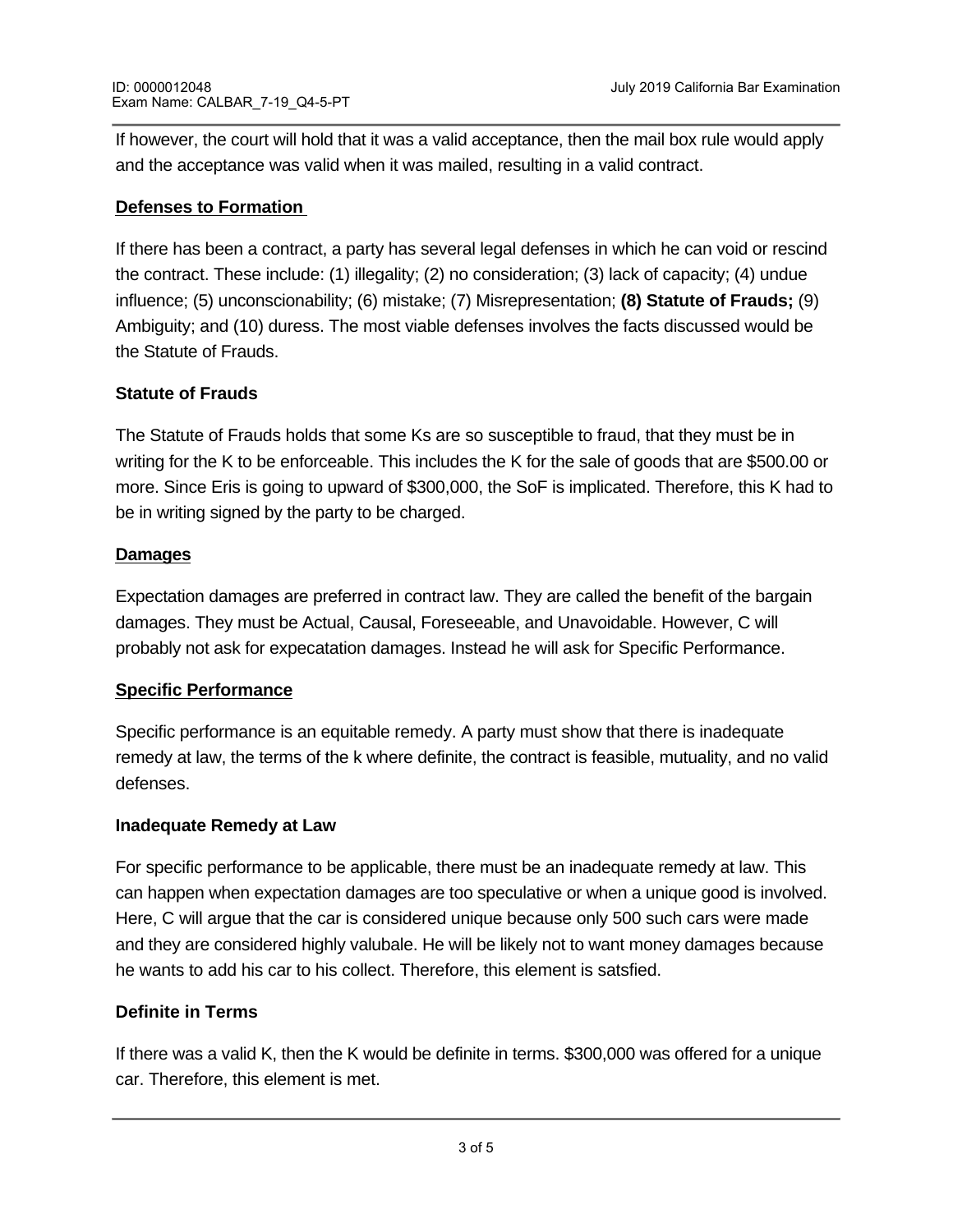## **Feasibility**

Feasibility usually becomes a problem when the courts get too involved in seeing how the transaction will play out. Here, there is no real problem with feasibility because all the court has to do is order the estate of Sam to hand over the car to C and C hand over the cash to the Estate. Therefore this element is met.

### **Mutuality**

In common law, mutuality was strict. Now however, it is more lenient. Either way, both parties have the capacity to act to the terms of the K. Well, not S anymore; but his estate can act.

#### **Defenses to Specific Performance**

The courts of equity will not grant specific performance if any of the affirmative defenses are found. They include Lashes, Unclean Hands, and Estoppel. None apply to this case. However, for clarity; lashes is when a party delays in filing the suit and because of it, the other party was prejudiced. Unclean Hands is when a party shows up to court with wrongful conduct and then expects to also have a remedy available. Estoppel is when a acts or states something and the other party relies on the act or statement; then comes back and says something differently.

#### **Overall Conclusio**n

#### **1. Bob**

Because of the Statute of Frauds, which requires certain contracts to be in writing, B did not have a valid contract with Sam. Therefore, he will not be able to enforce.

#### **2. Charlie**

As stated above, if there was a valid K between C and S, C can obtain specific performance. He will be able to satisfy the elements above and the estate will not have any of the equitable defenses available.

#### **3. Art**

Because Sam Anticipatory Repudiated his contract with Art, Art had several remedies available to him. It is unclear which remedy he chose but he could have sued for breach of the good faith duty inherent in exclusivity contracts; or he could have considered the contract rescinded. It is more likely that Art considered to wait till the performance has come due. Once performance was due, which is when the car sold, Art would be able to sue to get his contractual right injuries.